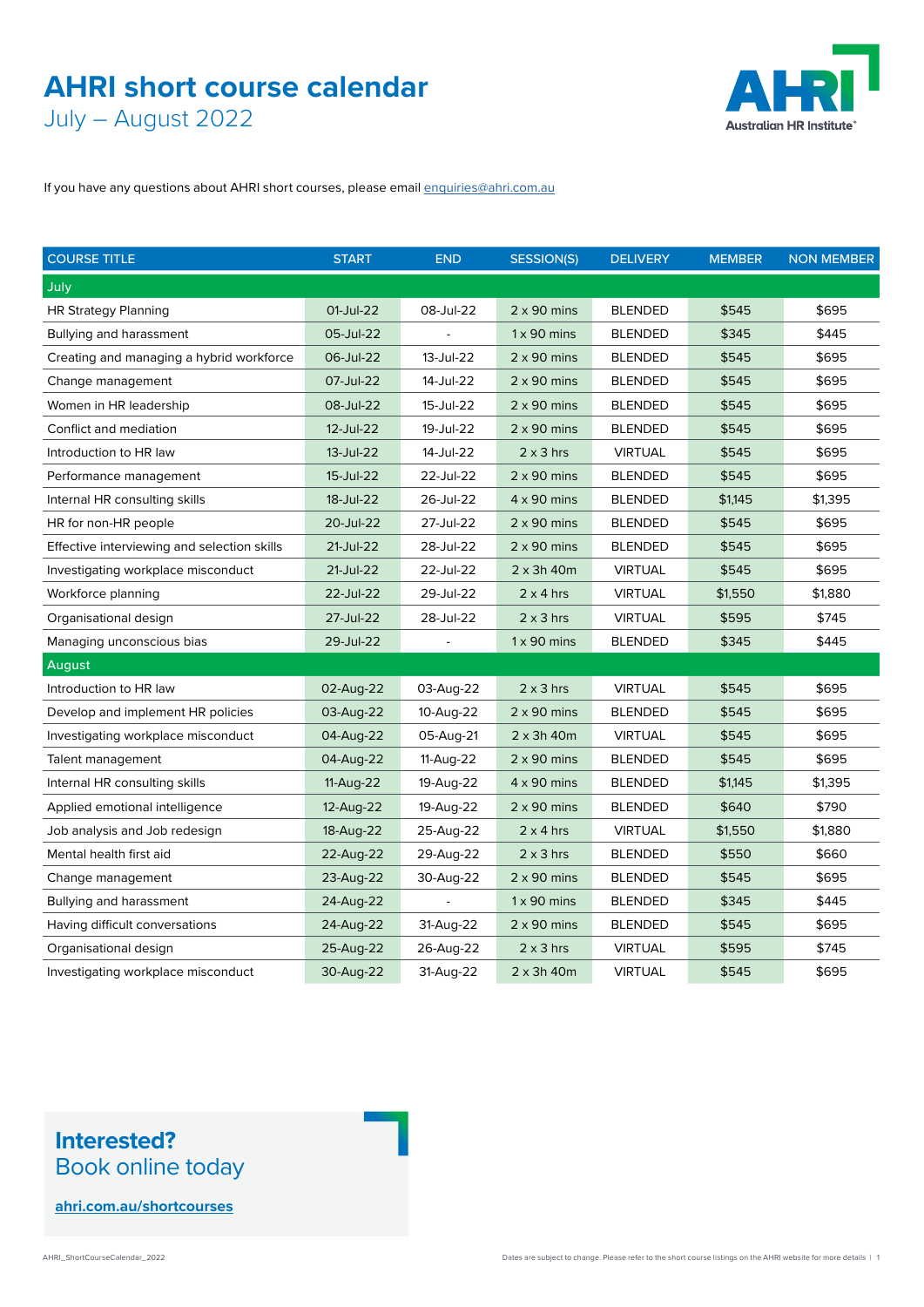## **AHRI short course calendar**

September – October 2022



| <b>COURSE TITLE</b>                              | <b>START</b> | <b>END</b> | <b>SESSION(S)</b>  | <b>DELIVERY</b> | <b>MEMBER</b> | <b>NON MEMBER</b> |
|--------------------------------------------------|--------------|------------|--------------------|-----------------|---------------|-------------------|
| September                                        |              |            |                    |                 |               |                   |
| Internal HR consulting skills                    | 01-Sep-22    | 09-Sep-22  | $4 \times 90$ mins | <b>BLENDED</b>  | \$1,145       | \$1,395           |
| Mining data for HR insights                      | 02-Sep-22    | 09-Sep-22  | $2 \times 4$ hrs   | <b>VIRTUAL</b>  | \$1,550       | \$1,880           |
| Effective interviewing and selection skills      | 06-Sep-22    | 13-Sep-22  | $2 \times 90$ mins | <b>BLENDED</b>  | \$545         | \$695             |
| Professional writing skills                      | 06-Sep-22    | 07-Sep-22  | $2 \times 3$ hrs   | <b>VIRTUAL</b>  | \$545         | \$695             |
| Change management                                | 07-Sep-22    | 14-Sep-22  | $2 \times 90$ mins | <b>BLENDED</b>  | \$545         | \$695             |
| Bullying and harassment                          | 08-Sep-22    |            | $1 \times 90$ mins | <b>BLENDED</b>  | \$345         | \$445             |
| Introduction to HR law                           | 13-Sep-22    | 14-Sep-22  | $2 \times 3$ hrs   | <b>VIRTUAL</b>  | \$545         | \$695             |
| Building an ethical workplace culture            | 15-Sep-22    | 22-Sep-22  | $2 \times 3$ hrs   | <b>VIRTUAL</b>  | \$545         | \$695             |
| Organisational design                            | 15-Sep-22    | 16-Sep-22  | $2 \times 3$ hrs   | <b>VIRTUAL</b>  | \$595         | \$745             |
| <b>HR Strategy Planning</b>                      | 16-Sep-22    | 23-Sep-22  | $2 \times 90$ mins | <b>BLENDED</b>  | \$545         | \$695             |
| Performance management                           | 19-Sep-22    | 26-Sep-22  | $2 \times 90$ mins | <b>BLENDED</b>  | \$545         | \$695             |
| Creating high performance teams                  | 20-Sep-22    | 28-Sep-22  | $4 \times 90$ mins | <b>BLENDED</b>  | \$1,145       | \$1,395           |
| Workforce planning                               | 21-Sep-22    | 28-Sep-22  | $2 \times 4$ hrs   | <b>VIRTUAL</b>  | \$1,550       | \$1,880           |
| Investigating workplace misconduct               | 22-Sep-22    | 23-Sep-22  | $2 \times 3h$ 40m  | <b>VIRTUAL</b>  | \$545         | \$695             |
| HR technology across the employment<br>lifecycle | 28-Sep-22    | 29-Sep-22  | $2 \times 3$ hrs   | <b>VIRTUAL</b>  | \$545         | \$695             |
| Managing unconscious bias                        | 29-Sep-22    |            | $1 \times 90$ mins | <b>BLENDED</b>  | \$345         | \$445             |
| October                                          |              |            |                    |                 |               |                   |
| Develop and implement HR policies                | 04-Oct-22    | 11-Oct-22  | $2 \times 90$ mins | <b>BLENDED</b>  | \$545         | \$695             |
| Investigating workplace misconduct               | 04-Oct-22    | 05-Oct-22  | $2 \times 3h$ 40m  | <b>VIRTUAL</b>  | \$545         | \$695             |
| Conflict and mediation                           | 05-Oct-22    | 12-Oct-22  | $2 \times 90$ mins | <b>BLENDED</b>  | \$545         | \$695             |
| Organisational design                            | 06-Oct-22    | 07-Oct-22  | $2 \times 3$ hrs   | <b>VIRTUAL</b>  | \$595         | \$745             |
| Women in HR leadership                           | 06-Oct-22    | 13-Oct-22  | $2 \times 90$ mins | <b>BLENDED</b>  | \$545         | \$695             |
| Creating and managing a hybrid workforce         | 07-Oct-22    | 14-Oct-22  | $2 \times 90$ mins | <b>BLENDED</b>  | \$545         | \$695             |
| Leadership and management essentials             | 10-Oct-22    | 18-Oct-22  | $4 \times 90$ mins | <b>BLENDED</b>  | \$1,145       | \$1,395           |
| Internal HR consulting skills                    | 12-Oct-22    | 20-Oct-22  | $4 \times 90$ mins | <b>BLENDED</b>  | \$1,145       | \$1,395           |
| Having difficult conversations                   | 18-Oct-22    | 25-Oct-22  | $2 \times 90$ mins | <b>BLENDED</b>  | \$545         | \$695             |
| Change management                                | 20-Oct-22    | 27-Oct-22  | $2 \times 90$ mins | <b>BLENDED</b>  | \$545         | \$695             |
| Bullying and harassment                          | 21-Oct-22    | $\Box$     | $1 \times 90$ mins | <b>BLENDED</b>  | \$345         | \$445             |
| HR for non-HR people                             | 21-Oct-22    | 28-Oct-22  | $2 \times 90$ mins | <b>BLENDED</b>  | \$545         | \$695             |
| Introduction to HR law                           | 25-Oct-22    | 26-Oct-22  | $2 \times 3$ hrs   | <b>VIRTUAL</b>  | \$545         | \$695             |
| Managing whistleblower reporting                 | 26-Oct-22    |            | $1 \times 3.5$ hrs | <b>VIRTUAL</b>  | \$385         | \$475             |
| Investigating workplace misconduct               | 27-Oct-22    | 28-Oct-22  | $2 \times 3h$ 40m  | <b>VIRTUAL</b>  | \$545         | \$695             |

#### **Interested?**  Book online today

**[ahri.com.au/shortcourses](https://www.ahri.com.au/continuing-professional-development/education-and-training/short-courses/)**